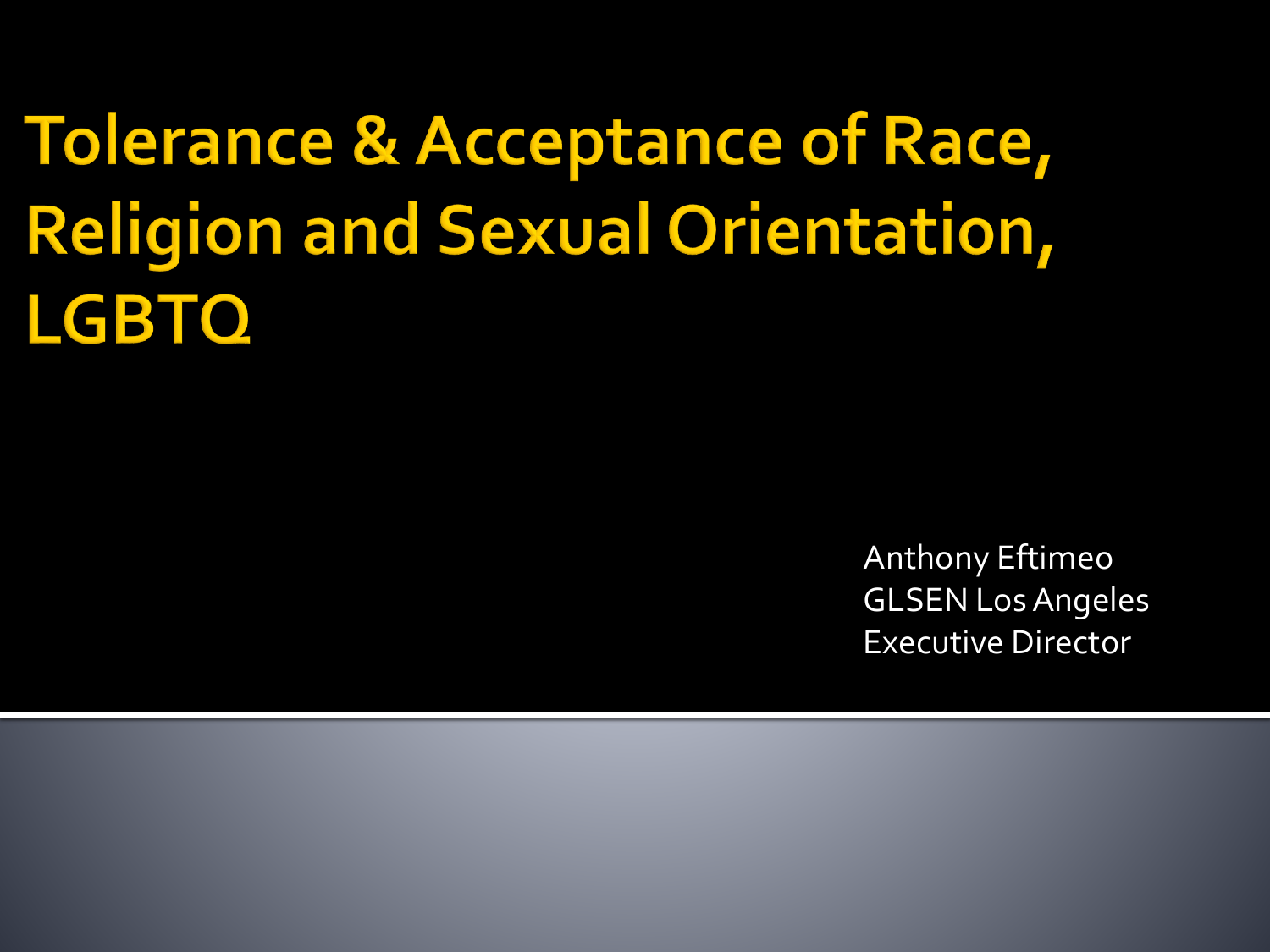#### **Tolerance**

**Definition: " sympathy or indulgence for** beliefs or practices differing from or conflicting with one's own" –Merriam Webster's Dictionary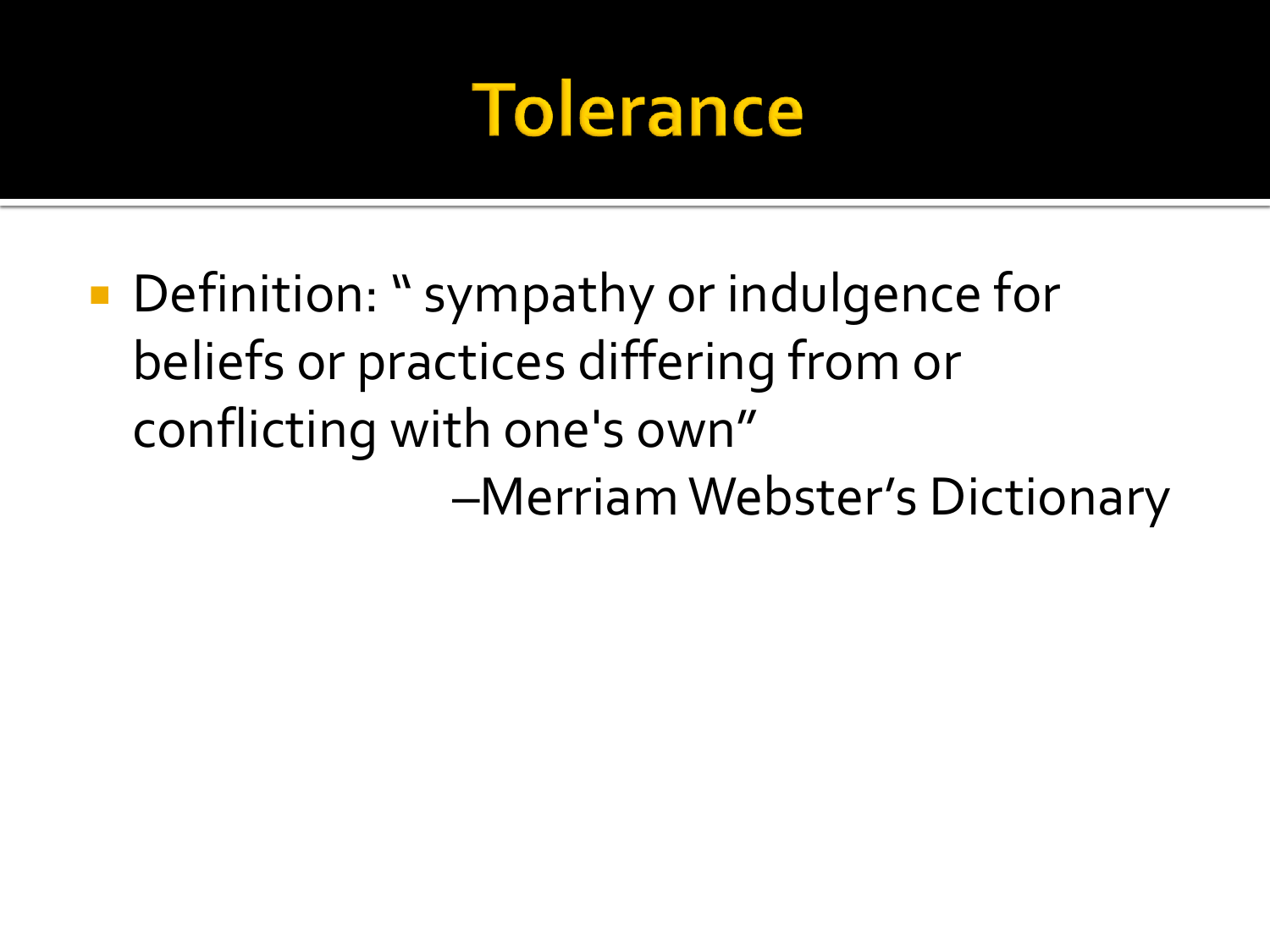## **Changing the Mindset**

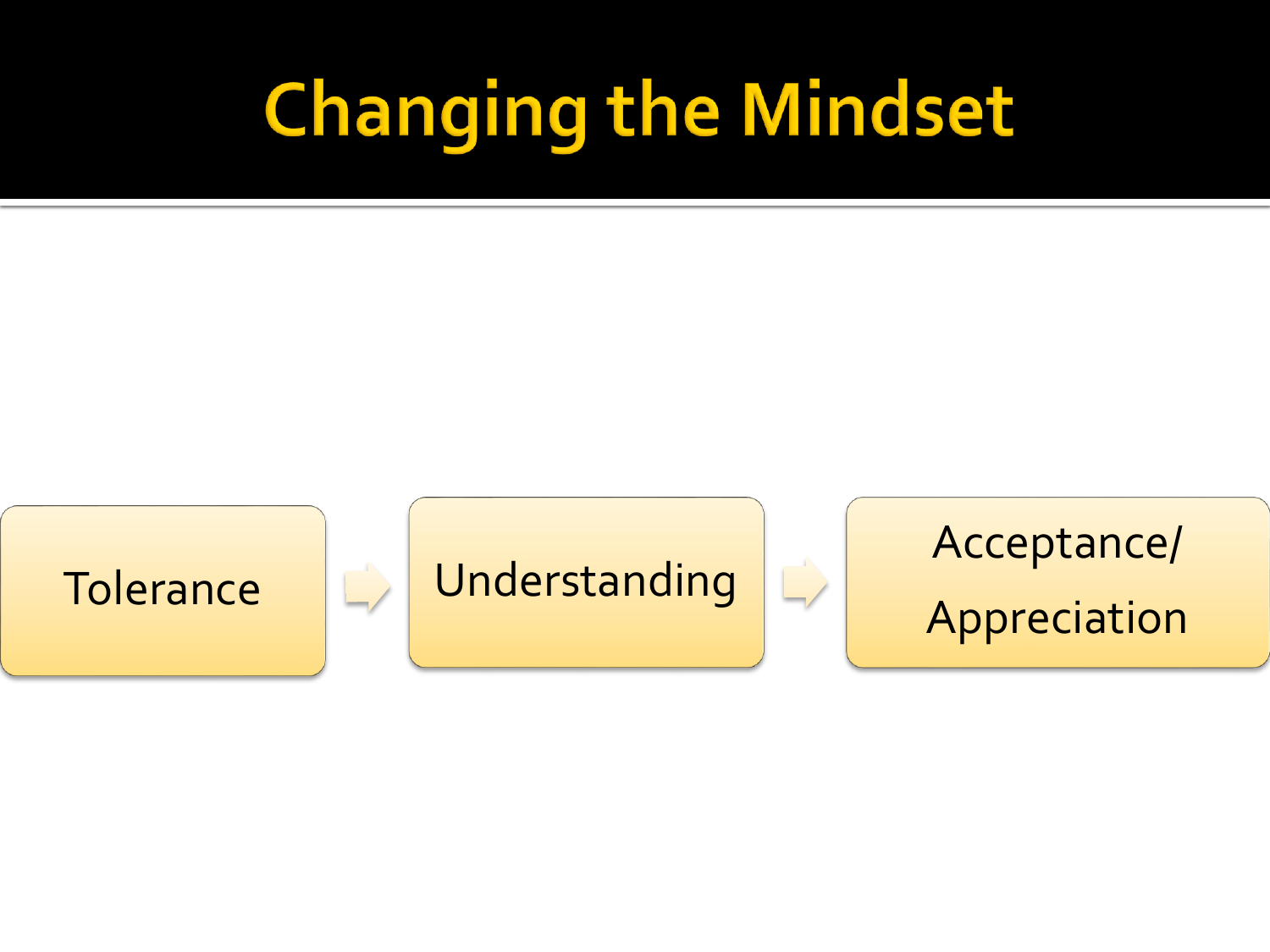### **Statistics**

#### Biased Remarks from Students

- The most common types of biased remarks heard were: expressions using "gay" in a negative way, e.g. "that's so gay" (55.0% heard often or very often), sexist remarks (56.0% heard often or very often), and racist remarks (55.4% heard often or very often).
- The least commonly heard remarks were negative remarks about transgender people (14.2% of students heard often or very often) and negative religious remarks (9.5% heard often or very often).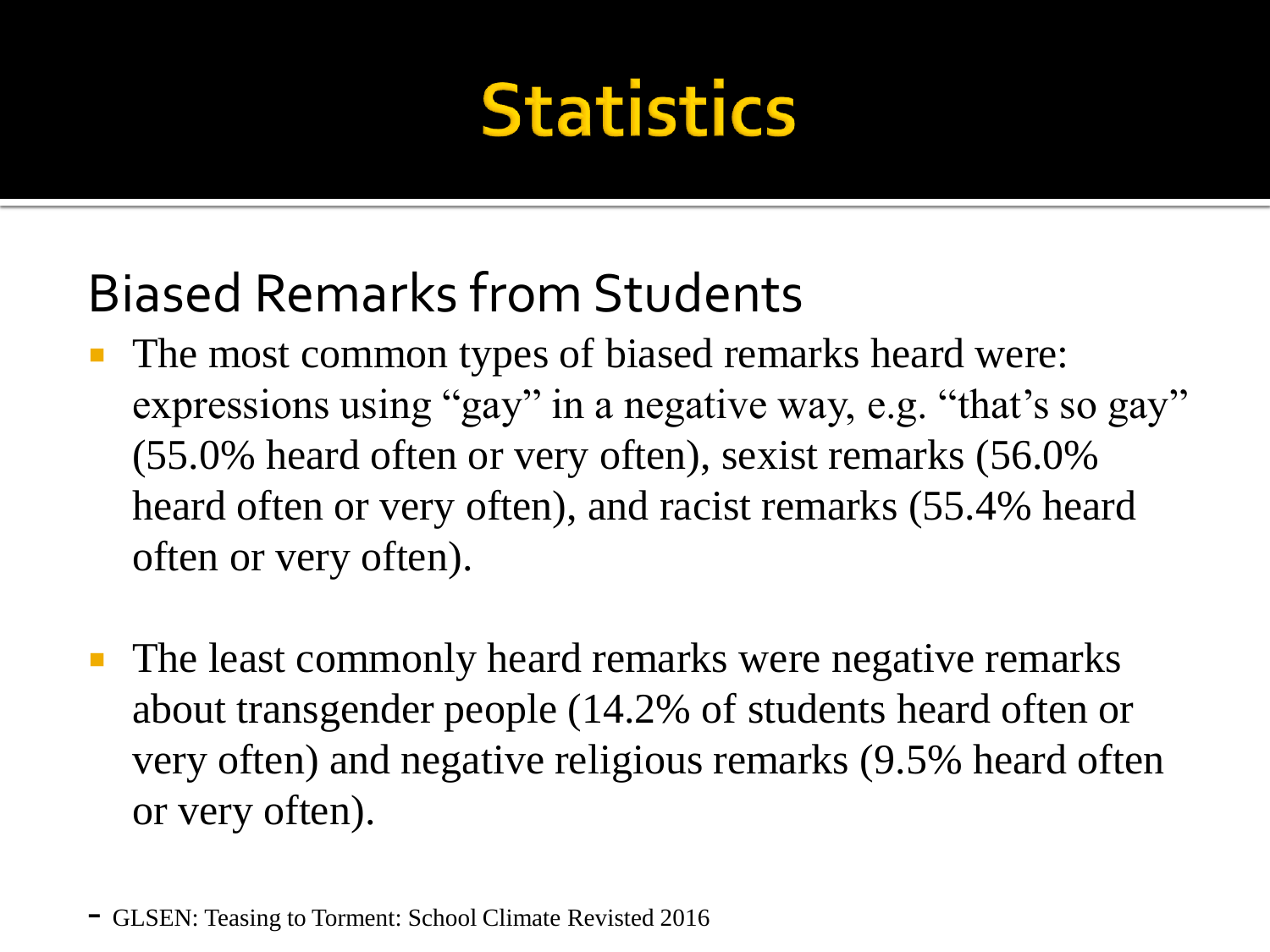## **Statistics Continued**

#### Biased Remarks from Teachers and School Staff

- One quarter (25.5%) of students reported hearing school staff make negative remarks related to students' gender expression.
- Approximately one-fifth of students reported hearing school staff make negative remarks about students' academic ability (22.5%) and sexist remarks (20.6%).
- Students also reported hearing school staff make homophobic remarks (15.3%), racist remarks (14.4%), negative remarks about religion (14.1%), and negative remarks about transgender people (12.6%).

- GLSEN: Teasing to Torment: School Climate Revisted 2016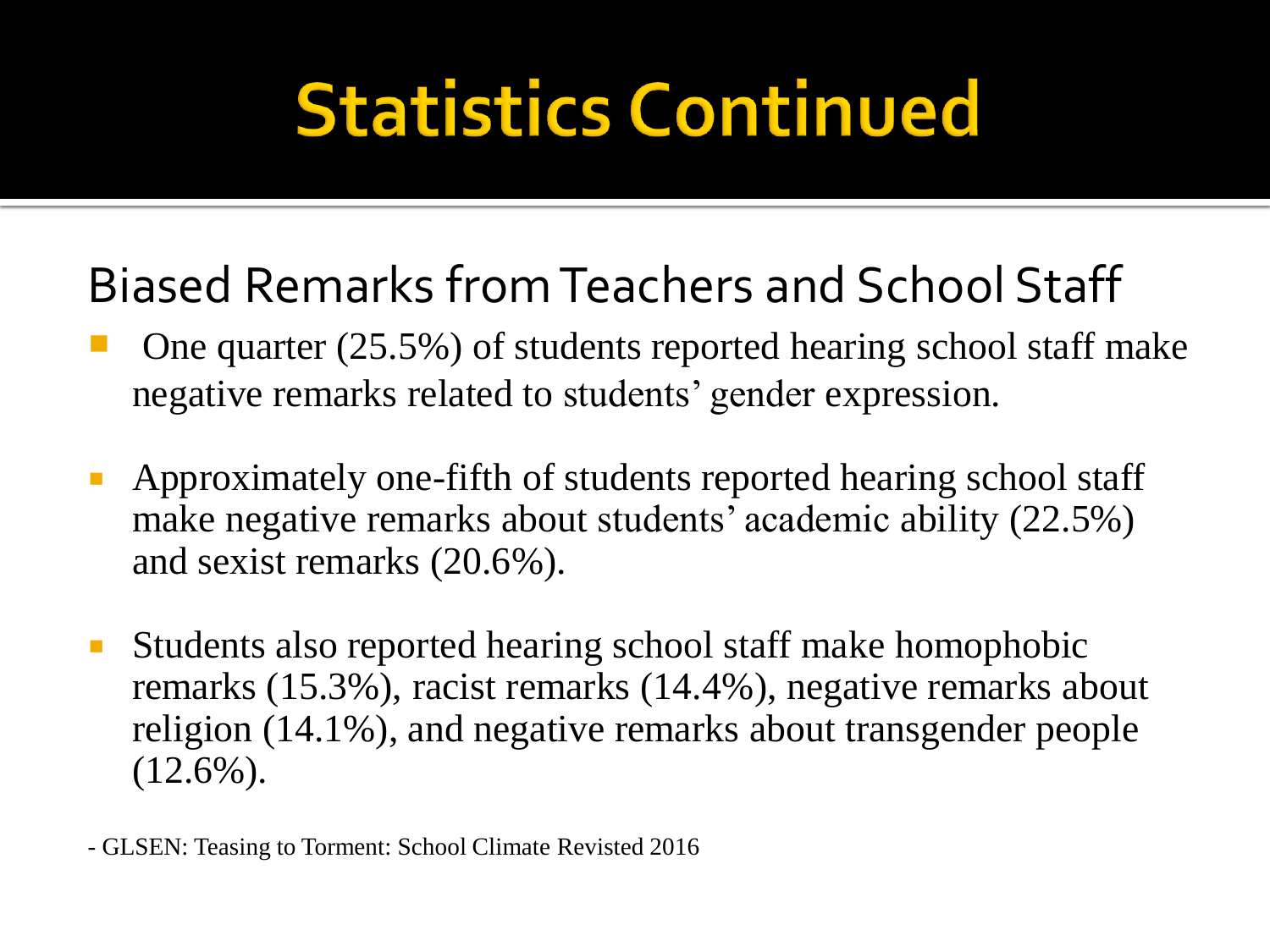### **LGBTO**



Sexual orientation is who you are physically, spiritually, and emotionally attracted to, based on their sex/gender in relation to your own.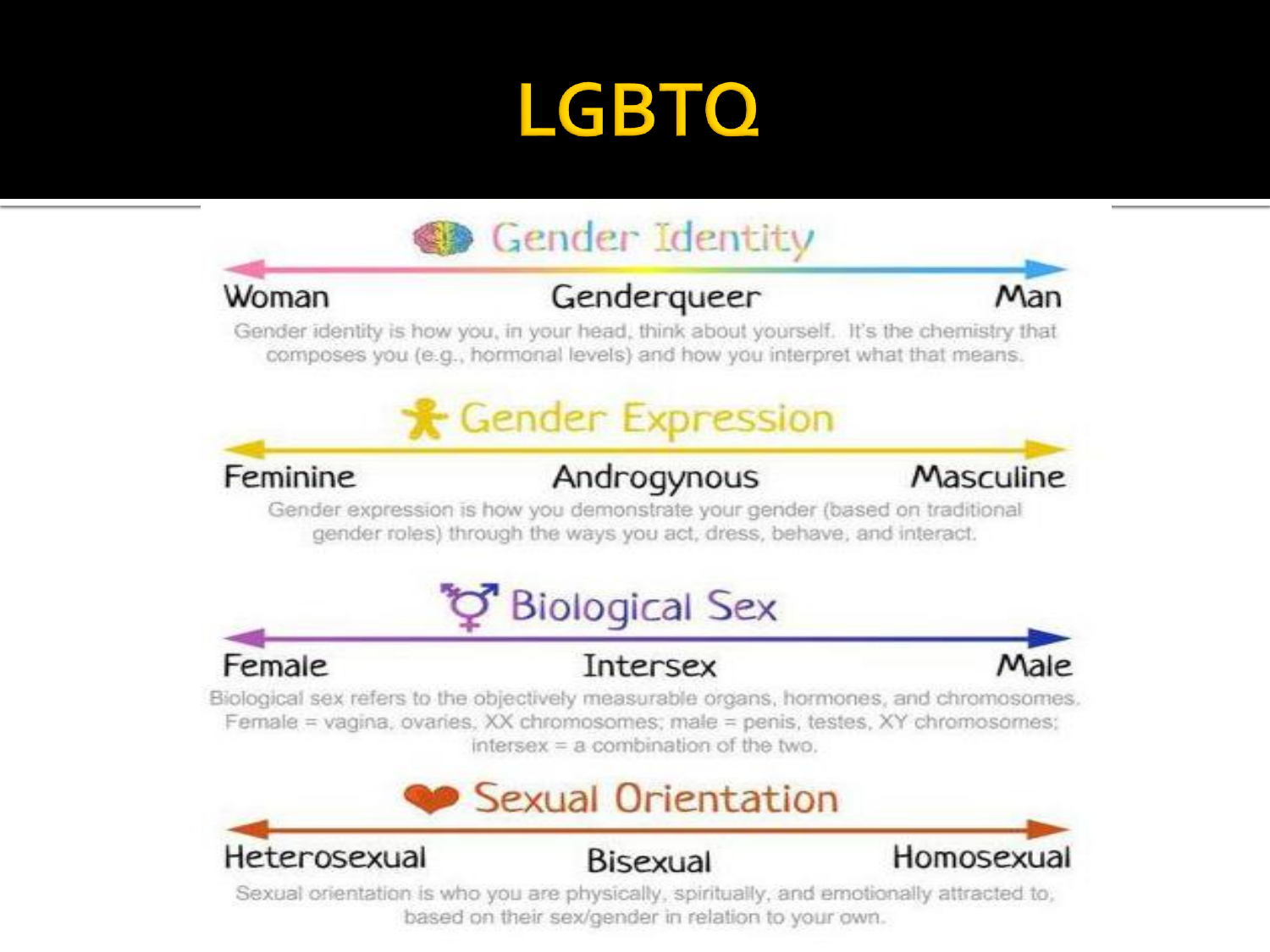# The Damage of Bullying

- **Students who experience bullying are at increased risk for poor** school adjustment, sleep difficulties, anxiety, and depression. (Center for Disease Control, 2015)
- Students who engage in bullying behavior are at increased risk for academic problems, substance use, and violent behavior later in adolescence and adulthood. (Center for Disease Control, 2015)
- Students who are both targets of bullying and engage in bullying behavior are at greater risk for both mental health and behavior problems than students who only bully or are only bullied. (Center for Disease Control, 2015)
- Students who experience bullying are twice as likely as non-bullied peers to experience negative health effects such as headaches and stomachaches. (Gini and Pozzoli, 2013)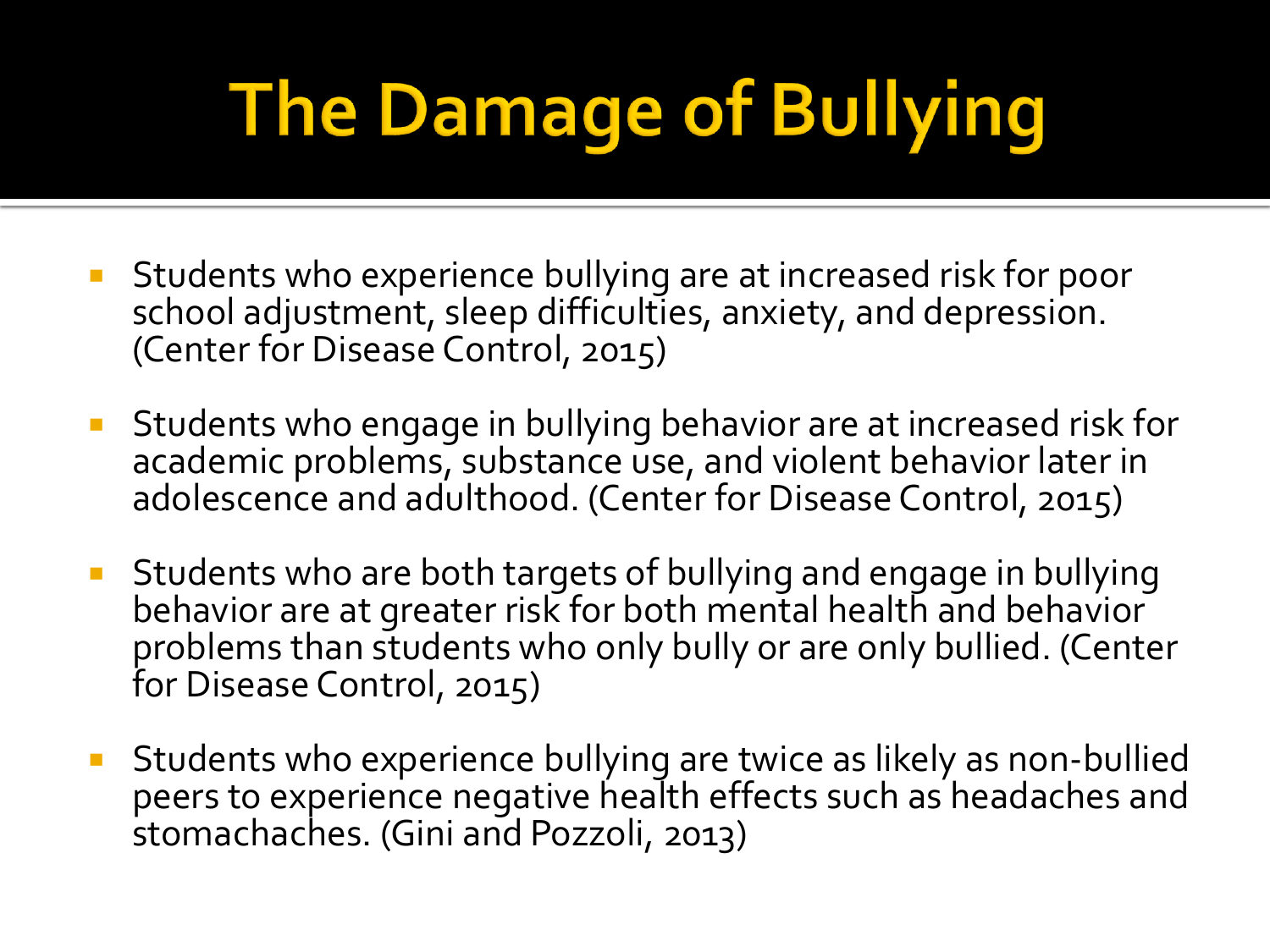### **Creating Safe and Welcoming Learning Environments**

- **Provide inclusive materials and curriculum.**
- **Enumerated anti-bullying policies.**
- **Professional development/programs for staff, students etc..**
- **Removing "Zero-Tolerance" policies.**
- **Be very mindful about Peer Mediation.**
- **Moving away from using the term tolerance and move more to** acceptance/ appreciation.
- **Difference between "reporting" and "tattling"**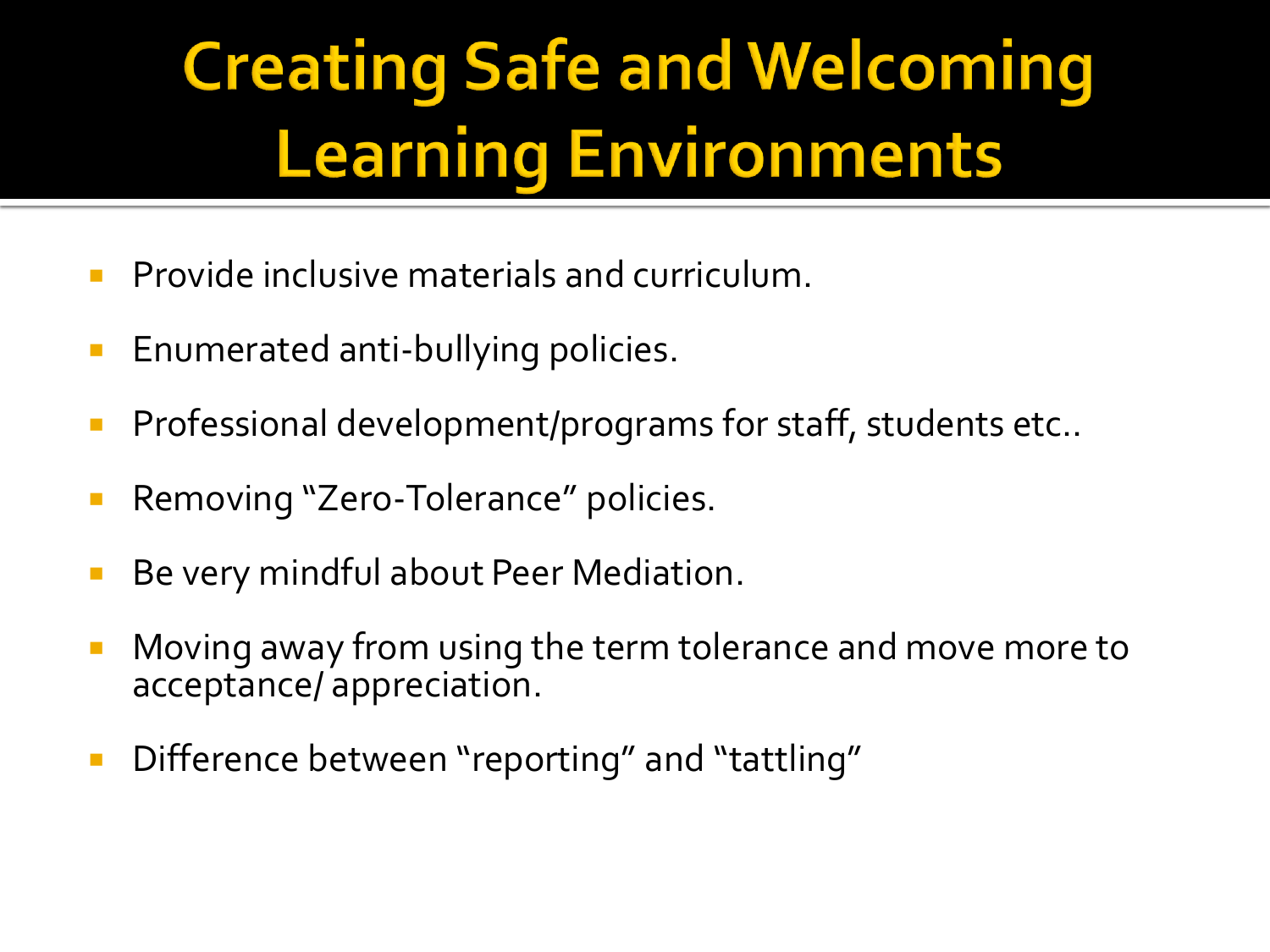#### **Resources**

- •[www.glsen.org](http://www.glsen.org/)
- •[http://www.glsen.org/article/2013-national-school](http://www.glsen.org/article/2013-national-school-climate-survey)climate-survey
- <http://www.glsen.org/lscs>
- •<http://www.glsen.org/article/state-state-research>
- [www.adl.org](http://www.adl.org/)
- [www.adl.org/education](http://www.adl.org/education)